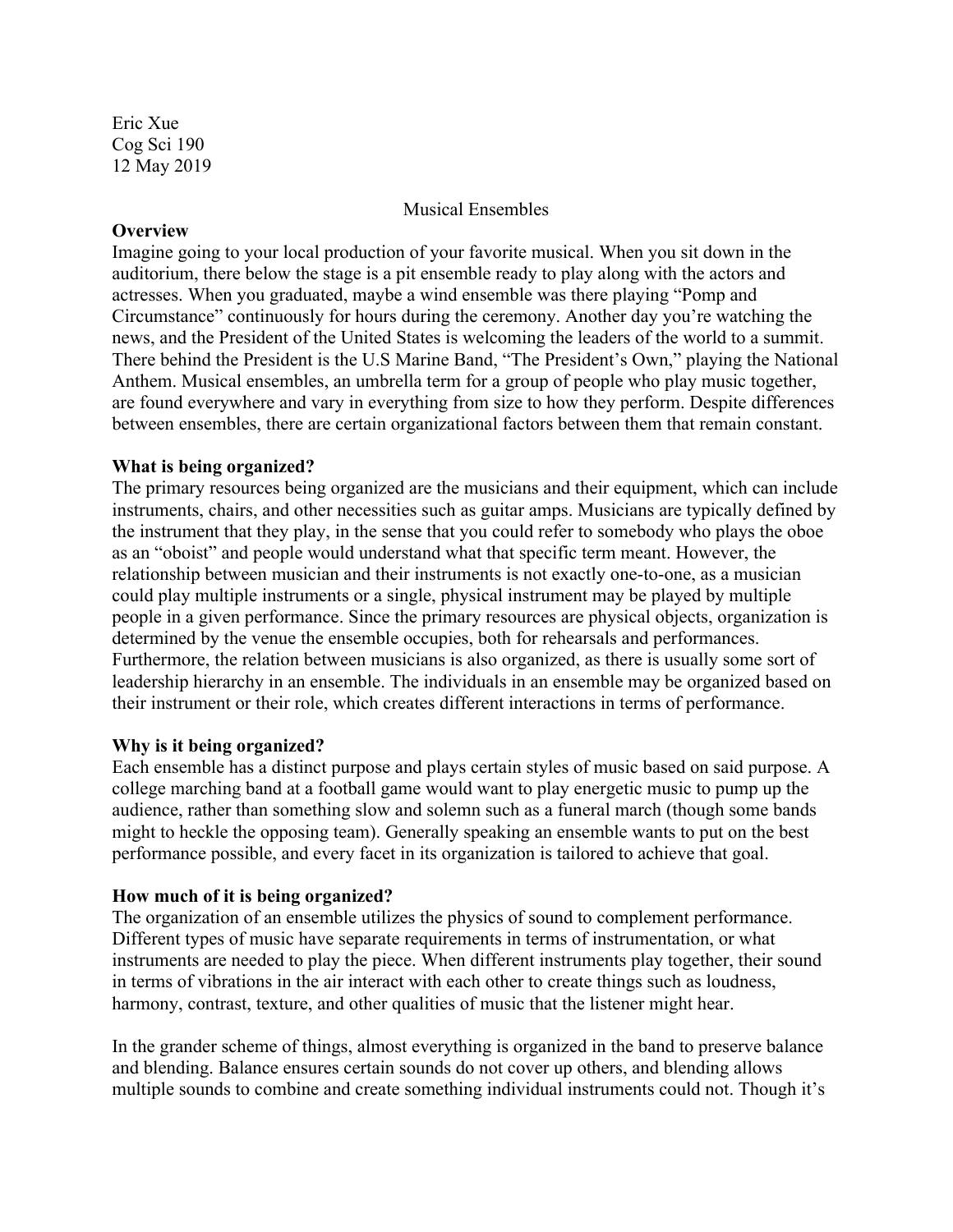up to each player to maintain balance and blend, the spatial organization of the ensemble is used to facilitate both processes. To help blend, musicians who play the same instruments are organized into their respective sections. The sound of a single instrument might not be audible enough, so they are brought together. In addition, individual instruments are tuned differently, meaning two instruments could be playing the same note, but sound completely different because they create different frequencies. By grouping several of the same instrument together, the different frequencies of the sound waves created "average out", smoothing out and blending the sound. An entire section of people functions to create the sound of a single instrument.

Sections are then grouped into families based off how the instrument makes sound, as the common families are woodwinds, brass, percussion, keyboards, and strings. For balance, instruments belonging to the woodwind family are usually arranged to be closer to the audience than brass instruments. The sound of woodwind instruments is the result of air waves coming out of different parts of the instruments body, meaning that the sound emanates to all directions. In comparison, the sound from a brass instrument is directional, as the vibrations come out of the bell. Therefore, the sound of woodwind instruments doesn't travel as far or well in relation to the audience.



# The Pyramid of Sound

# **Ensemble Size**

Large

*Figure 1: the pyramid of sound as an approximation to how instruments are spatially arranged. The same principles of organizations can be seen in ensembles of different sizes, as the physics of sound remain constant.* 

Small